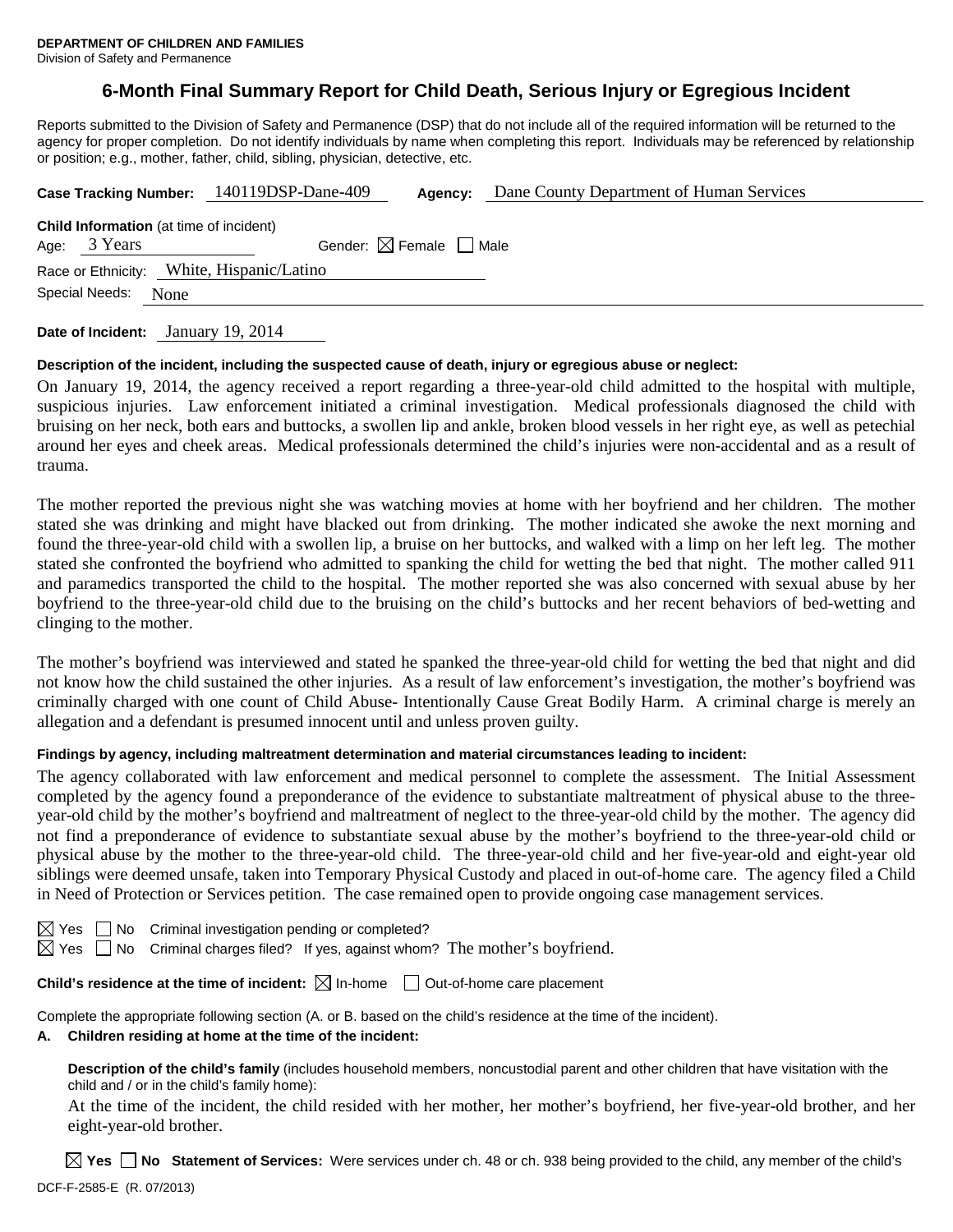family or alleged maltreater at the time of the incident, including any referrals received by the agency or reports being investigated at time of incident?

# **If "Yes", briefly describe the type of services, date(s) of last contact between agency and recipient(s) of those services, and the person(s) receiving those services:**

At the time of the incident, the agency had an open initial assessment with the family as a result of a screened-in CPS Report on September 30, 2013. The family had been offered in-home parenting and community services, however, the family declined those services. The last contact with the family was a telephone call with the mother's boyfriend on November 1, 2013.

**Summary of all involvement in services as adults under ch. 48 or ch. 938 by child's parents or alleged maltreater in the previous five years:** (Does not include the current incident.) N/A

#### **Summary of actions taken by the agency under ch. 48, including any investigation of a report or referrals to services involving the child, any member of the child's family living in this household and the child's parents and alleged maltreater.** (Does not include the current incident.)

(Note: Screened out reports listed in this section may include only the date of the report, screening decision, and if a referral to services occurred at Access. Reports that do not constitute a reasonable suspicion of maltreatment or a reason to believe that the child is threatened with harm are not required to be screened in for an initial assessment, and no further action is required by the agency.)

On September 30, 2013, the agency screened-in a CPS Report alleging physical abuse by the mother's boyfriend to the child's five-year-old and seven-year old (now eight-year-old) brothers. An assessment was completed by the agency and the allegation of physical abuse was unsubstantiated and the children were deemed safe. The family was offered community services. The case was open in initial assessment at the time of the 1/19/2014 incident.

### **Summary of any investigation involving the child, any member of the child's family and alleged maltreater conducted under ch. 48 or ch. 938 and any services provided to the child and child's family since the date of the incident:**

The agency collaborated with law enforcement and medical professionals to complete the assessment. The Initial Assessment completed by the agency found a preponderance of the evidence to substantiate physical abuse to the threeyear-old child by the mother's boyfriend and neglect to the three-year-old child by the mother. Medical professionals determined the child's injuries were non-accidental and as a result of trauma. The agency did not find a preponderance of evidence to substantiate sexual abuse by the mother's boyfriend to the three-year-old child or physical abuse by the mother to the three-year-old child. The three-year-old child and her five-year-old and eight-year old siblings were deemed unsafe, taken into Temporary Physical Custody and placed in out-of-home care. The agency filed a Child in Need of Protection or Services petition. The case remained open to provide ongoing case management services.

# **B. Children residing in out-of-home care (OHC) placement at time of incident:**

**Description of the OHC placement and basis for decision to place child there:** N/A

# **Description of all other persons residing in the OHC placement home:**

N/A

**Licensing history:** Including type of license, duration of license, summary of any violations by licensee or an employee of licensee that constitutes a substantial failure to protect and promote the welfare of the child. N/A

# **Summary of any actions taken by agency in response to the incident:** (Check all that apply.)

| $\boxtimes$ | Screening of Access report                           | Attempted or successful reunification             |
|-------------|------------------------------------------------------|---------------------------------------------------|
|             | Protective plan implemented                          | Referral to services                              |
| IMMO        | Initial assessment conducted                         | Transportation assistance                         |
|             | Safety plan implemented                              | Collaboration with law enforcement                |
| $\boxtimes$ | Temporary physical custody of child                  | Collaboration with medical professionals          |
|             | Petitioned for court order / CHIPS (child in need of | Supervised visitation                             |
|             | protection or services)                              | Case remains open for services                    |
| $\boxtimes$ | Placement into foster home                           | Case closed by agency                             |
| ∟           | <b>Placement with relatives</b>                      | Initiated efforts to address or enhance community |
| $\boxtimes$ | Ongoing Services case management                     | collaboration on CA/N cases                       |
|             |                                                      | Other (describe):                                 |